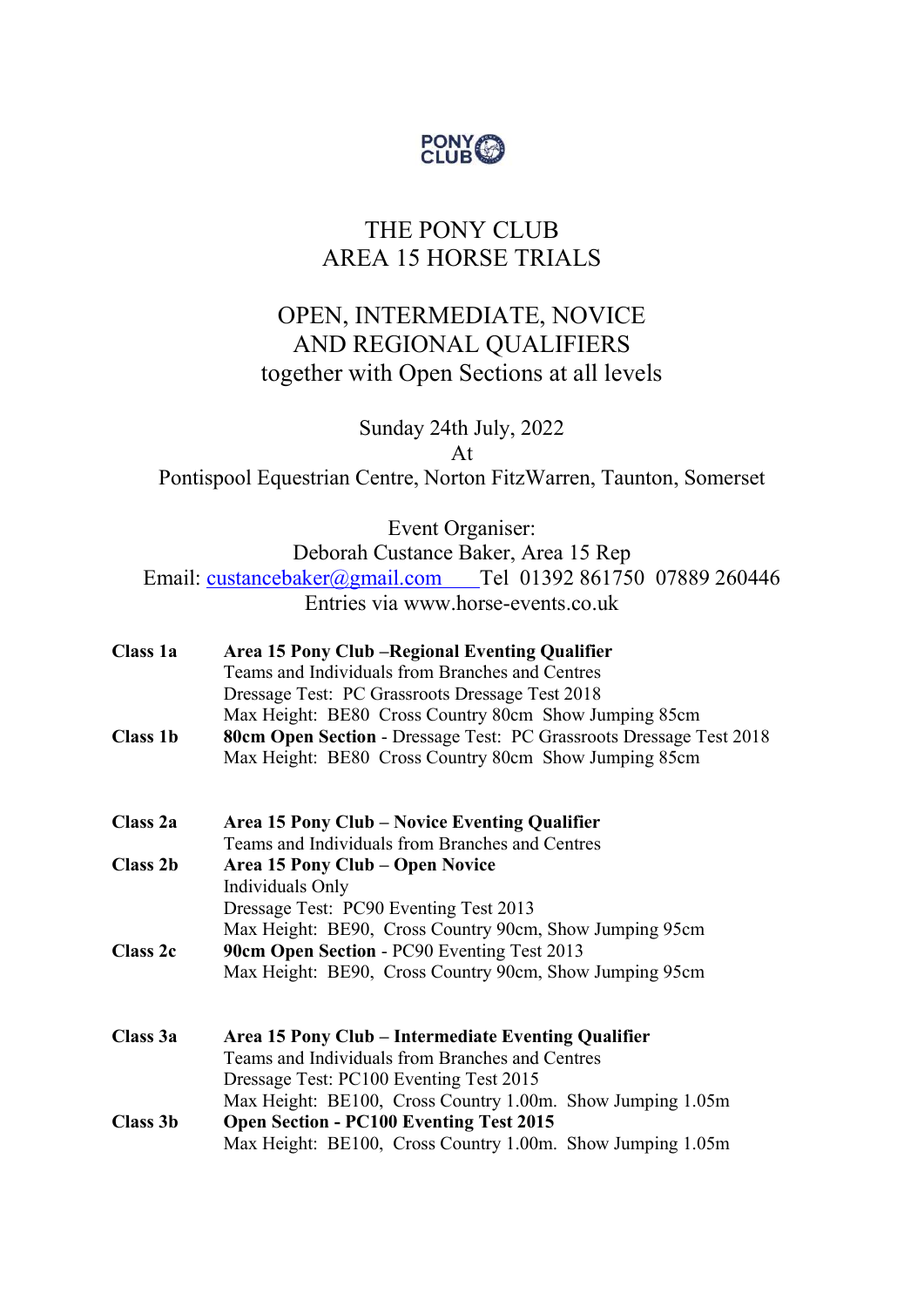| Class 4a   | Area 15 Pony Club – PC100+ Eventing Qualifier                                |
|------------|------------------------------------------------------------------------------|
|            | Teams and Individuals from Branches and Centres                              |
|            | Dressage Test: PC110 Eventing Test 2022                                      |
|            | Max Height: BE100. Cross Country 1.00m, Show Jumping 1.15m                   |
| Class 4b   | <b>Open Section PC110 Eventing Test 2022</b>                                 |
|            | Max Height: BE100. Cross Country 1.00m, Show Jumping 1.15m                   |
| Class 5    | Area 15 Pony Club – Open Eventing Qualifier                                  |
|            | Teams and Individuals from Branches and Centres                              |
|            | Dressage Test: PC110 Eventing Test 2022                                      |
|            | Max Height: Cross Country 1.10m, Show Jumping 1.15m                          |
| Awards     | Rosettes to $8th$ place individually                                         |
|            | Rosettes to $6th$ place for teams                                            |
|            | Rosettes to best dressage score in each section                              |
|            | Double clear rosettes to all competitors in class 3 and 4.                   |
| Entry fees | £70 per competitor, and must be received by 14th July 2022                   |
| Entries    | Late entries may be accepted at the organiser's discretion if there is space |
| Times      | will be sent out to DCs, team managers or individuals by 20th July 2022      |

### RULES

All classes will be run in accordance with Pony Club Eventing Rules 2022.

If the competition is over subscribed the organisers reserve the right to ballot the Open section entries.

In the event of cancellation, on the organisers part, £5 of each individual entry will be retained to defray expenses.

Should the ground need to be aggravated a start fee may be charged to cover this cost. Team organisers must declare their teams one hour before their dressage time and present their team at the appropriate time for tack inspection.

Dogs must be kept on a short lead at all times.

All litter to be taken home, and no trailers/lorries to be mucked out on site. The Judges' decision is final.

Remember: Current standard Hats are mandatory with Turquoise Tags. Number Bibs & Body Protectors, The Beta 2009 Level 3 (purple) tag or BETA 2018 tag are all compulsory. THE BETA 2000 PURPLE TAG IS NO LONGER PERMITTED. Medical Arm Bands are advised.

### A valid PASSPORT and vaccination record must accompany the horse and will be inspected when you collect your numbers.

Numbers will be provided in A4 format for insertion into bibs.

Competitors are deemed to have read and understood the 2022 rule book.

Outside Assistance and failure to follow safety guidelines will result in disqualification. Objections may only be made by the appointed Branch Representative and must be lodged with the secretary in writing with a deposit of £25 within 15 minutes of results being posted. Any appeal will be listened to by the Jury of Appeal.

The Organisers reserve the right to alter or amend any aspect of the competition.